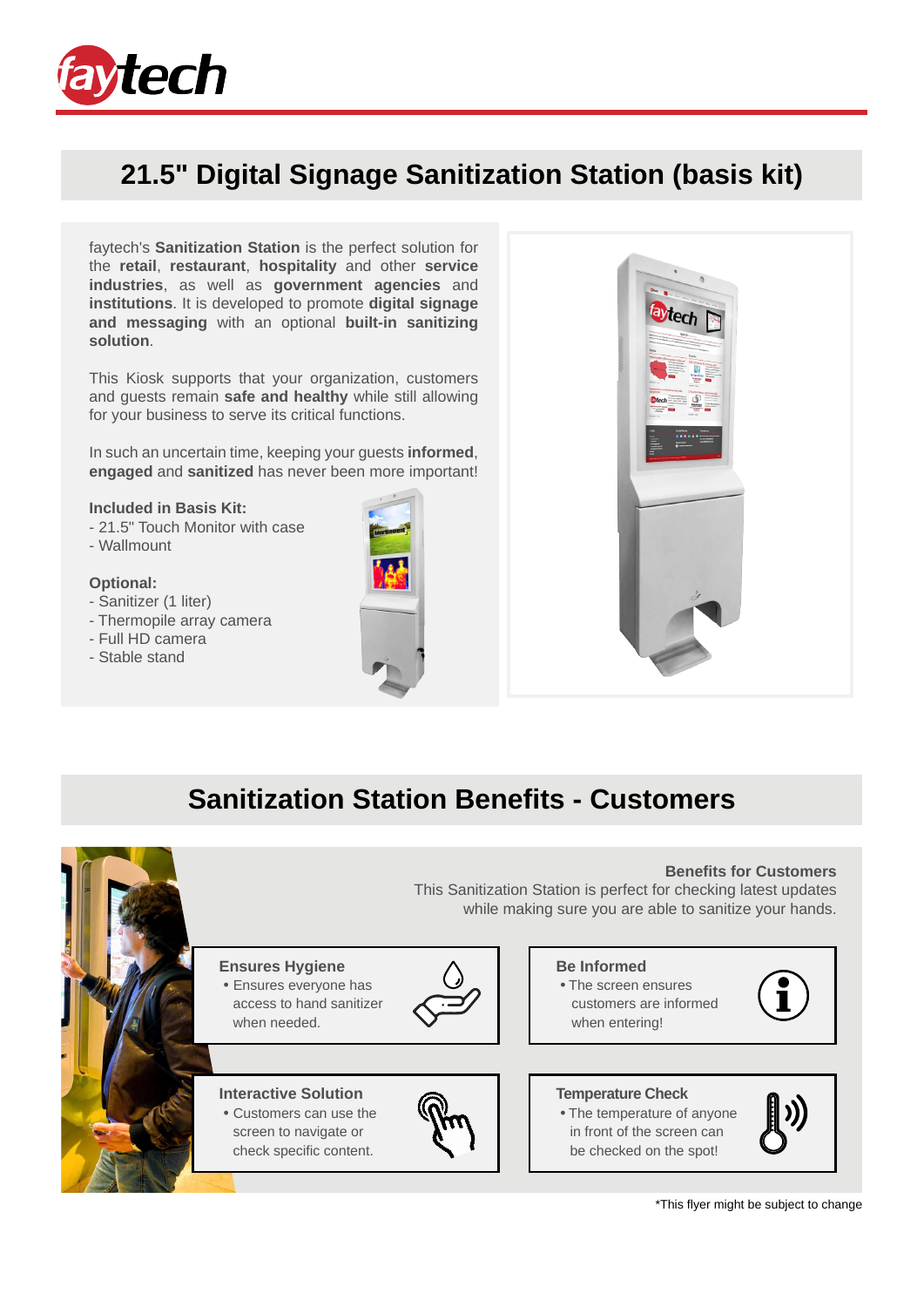## **21.5" Digital Signage Sanitization Station (basis kit)**

## **Sanitization Station Benefits - Implementors**

#### **Benefits for Implementors**

It is perfect for keeping your guests informed and engaged with advertisements, notifications or any other digital content, while also providing a hygienic solution.

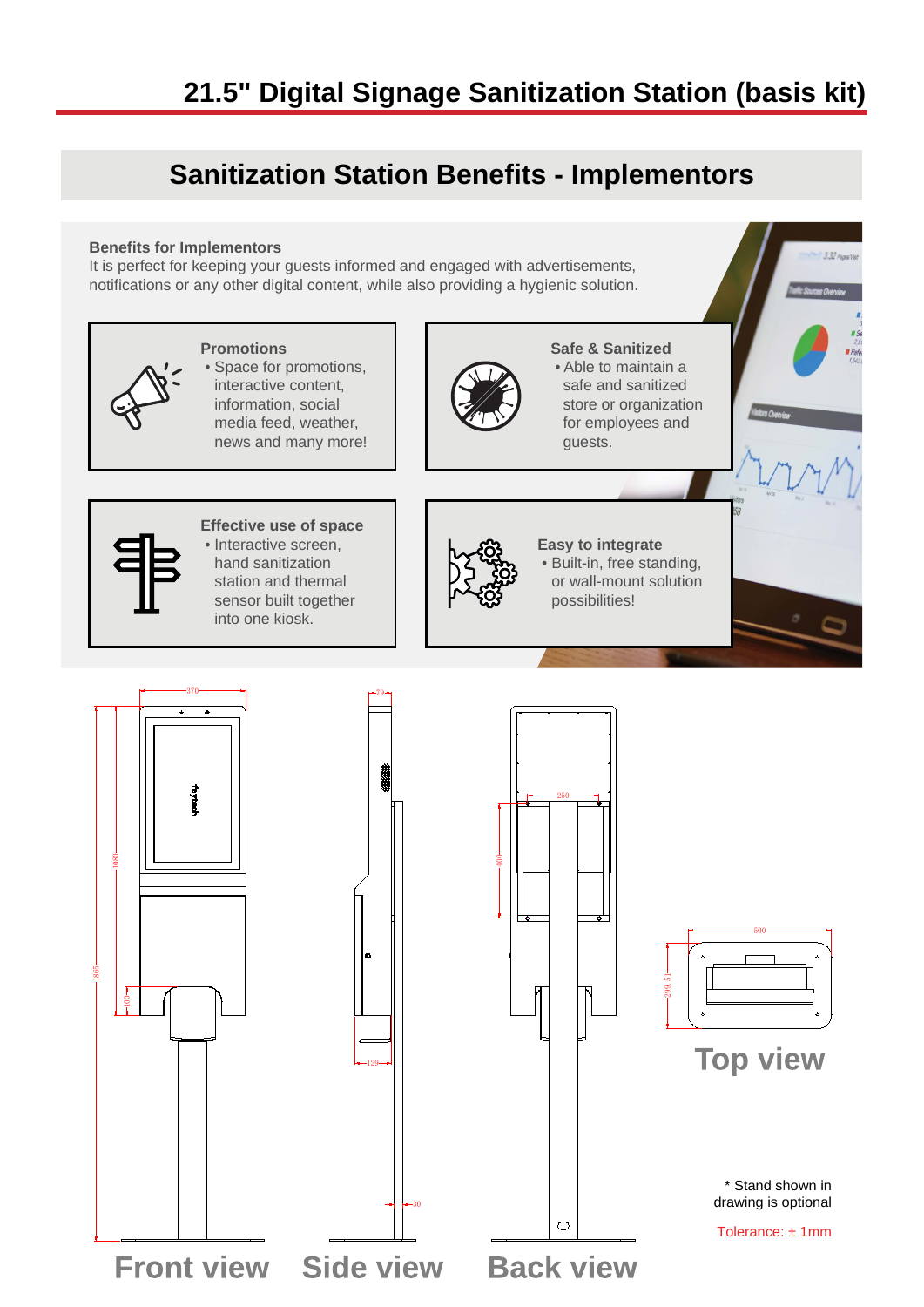

### **Sanitization Station Features**



The Kiosk is built around a 21.5" 10-point capacitive touch screen, with 7H and IK08 protection glass. Making the glass strong and robust! Besides this, the touch screen is optically bonded and has anti-glare surface treatment.

The touch screen can be coated with 24/7 anti-microbial and anti-viral technology. This ensures the device is 24/7 germ-free protected for the complete lifecycle of the product! The coated surface permanently blocks up to 99.99%\* of bacteria. Proven results against MRSA, E.coli, C. diff. and Human Coronavirus. The coated surface can easily be cleaned using soap and water.



\*ISO 27447 Antimicrobial certification standard independently verified by Airmid laboratories



Built-in Hand Sanitizer which operates using a sensor. This sanitizer ensures the work floor or store is both hygienic and safe, while still maintaining an area to list interactive or digital content!

The Kiosk can also be integrated with a full HD camera for those interested in extra security or interactive options combining the camera and touch. It is able to capture high resolution images and videos.





The Kiosk can also be integrated with a thermal sensor for those interested. It is directly connected to the kiosk and can measure body temperature easily, ensuring the safety of your employees and customers.

As standard the Sanitization station is integrated with a monitor. However, upon request a faytech IPC can be integrated in order to have a fully working touch PC Kiosk with the required peripherals.

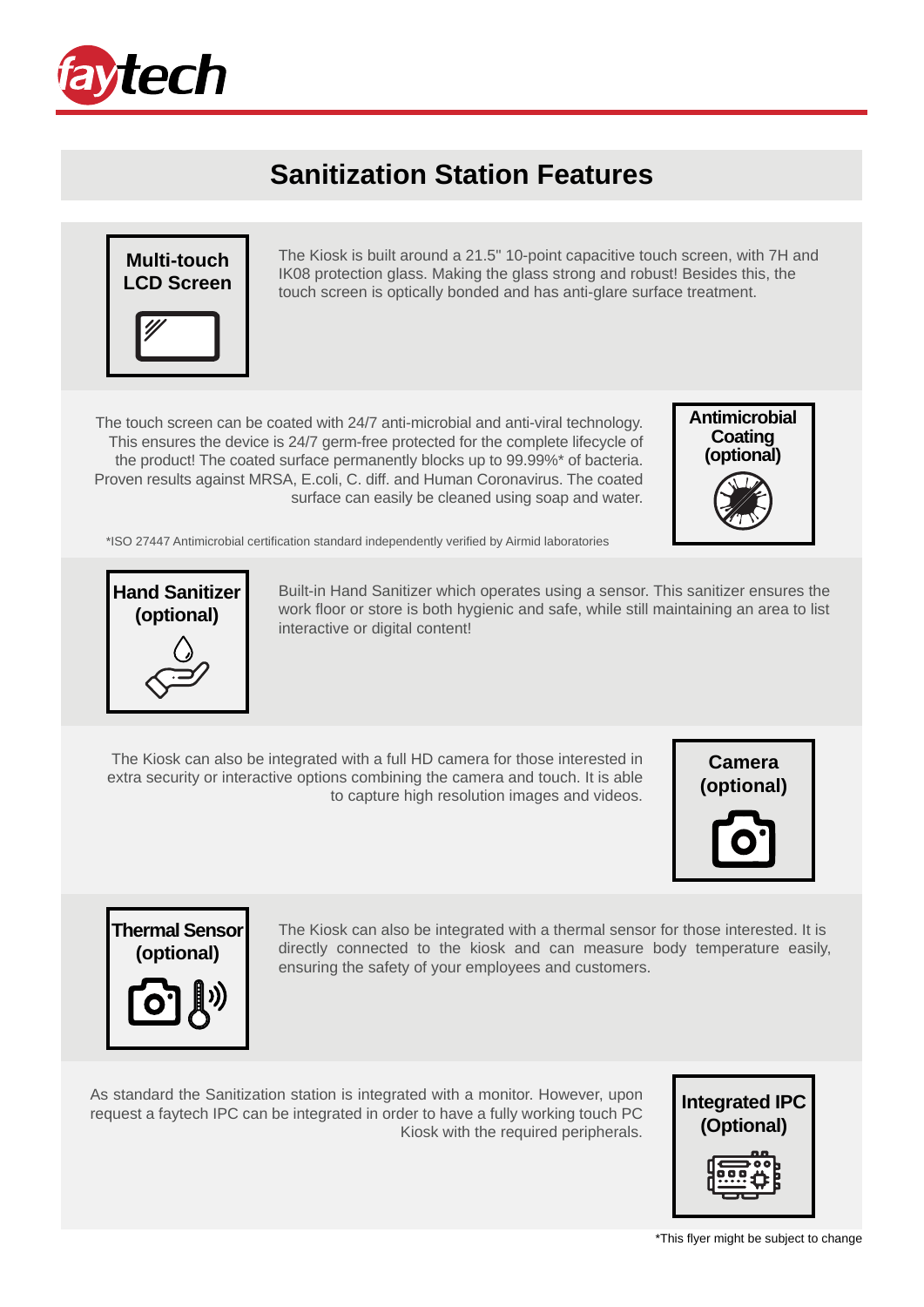# **21.5" Digital Signage Sanitization Station (basis kit)**

## **Sanitization Station Specifications**

| <b>Product name</b>        |                       | 21.5" Digital Signage Sanitization<br><b>Station (basis kit)</b> |                            |                              |              |
|----------------------------|-----------------------|------------------------------------------------------------------|----------------------------|------------------------------|--------------|
| Model number / EAN number  |                       | <b>FT215TMKHS</b>                                                |                            |                              |              |
| <b>Global Article Code</b> | European Article Code | <b>Release date</b>                                              | <b>Global Article Code</b> | <b>European Article Code</b> | Release date |
| 3030505405                 | 1010501961            | 16/05/2020                                                       |                            |                              |              |
|                            |                       |                                                                  |                            |                              |              |
|                            |                       |                                                                  |                            |                              |              |
|                            |                       |                                                                  |                            |                              |              |

| <b>IP Rating</b>       |  |
|------------------------|--|
| IP65 Front / IP40 Back |  |
|                        |  |

| <b>LCD Panel</b>                       |              |  |
|----------------------------------------|--------------|--|
| Screen diagonal (Inch/cm)              | 21.5/54.69   |  |
| Display active screen size (cm)        | 47.70×26.80  |  |
| Aspect ratio                           | 16:9         |  |
| Physical resolution                    | 1920×1080    |  |
| Maximum showable resolution            | 1920×1200    |  |
| Colours displayed                      | 16.7M        |  |
| Brightness (cd/m <sup>2</sup> )        | 250          |  |
| Contrast                               | 1000:1       |  |
| Typical reaction time Tr/Tf (ms)       | 7/7          |  |
| Visual Angle horizontal/vertical (°)   | 178/178      |  |
| Backlight / Backlight Lifetime (hours) | LED / 30,000 |  |

| <b>External Connectors</b> |                          |  |
|----------------------------|--------------------------|--|
| Video                      | 1x HDMI 1.3 (incl. HDCP) |  |
|                            | 1x DVI-D                 |  |
|                            | 1x VGA                   |  |
| Audio                      | 1x PC-Audio              |  |
| <b>Touch Connector</b>     | 1x USB                   |  |
| <b>Connectors</b>          | 1x Serial                |  |
|                            | 1x 12V DC-In             |  |

| <b>Touch Panel</b>         |                                          |  |
|----------------------------|------------------------------------------|--|
| Touch Technology           | Projected Capacitive 10-point Multitouch |  |
| <b>Touch Panel Drivers</b> | Windows: Linux: Mac: Android             |  |
| Touch Life (Contacts)      | Unlimited                                |  |
| Surface Hardness           | 7Н                                       |  |
| <b>Surface Treatments</b>  | Anti glare (chemical etching)            |  |
|                            | Antimicrobial (optional)                 |  |

| <b>Operation / Mechanical</b>                   |                                     |  |
|-------------------------------------------------|-------------------------------------|--|
| Operating Temperature (°C)                      | $-10 - +60$                         |  |
| Humidity Range (RH)                             | 10% - 90%                           |  |
| Net weight (kg) (no stand)                      | 5.00                                |  |
| Gross weight (kg) (no stand)                    | 7.30 (incl. cartonage)              |  |
| Housing material                                | Aluminum                            |  |
| Housing (mm) $L \times W \times H$ (no stand)   | $370.0 \times 129.00 \times 1080.0$ |  |
| Housing (mm) $L \times W \times H$ (inc. stand) | $500.0 \times 299.51 \times 1865.0$ |  |
| Mounting                                        | VESA 250 × 400                      |  |

| <b>Power</b>             |                                               |  |
|--------------------------|-----------------------------------------------|--|
| Power Supply             | 100-240V ACDC active switching;<br>12V DC-Out |  |
| Working Power (V)        | 12                                            |  |
| Power Consumption (W)    | 28                                            |  |
| Stand-By Consumption (W) | $<$ 1                                         |  |

| <b>Included in the Delivery</b>  |
|----------------------------------|
| Power Supply (see Power section) |
| <b>Short Installation Manual</b> |